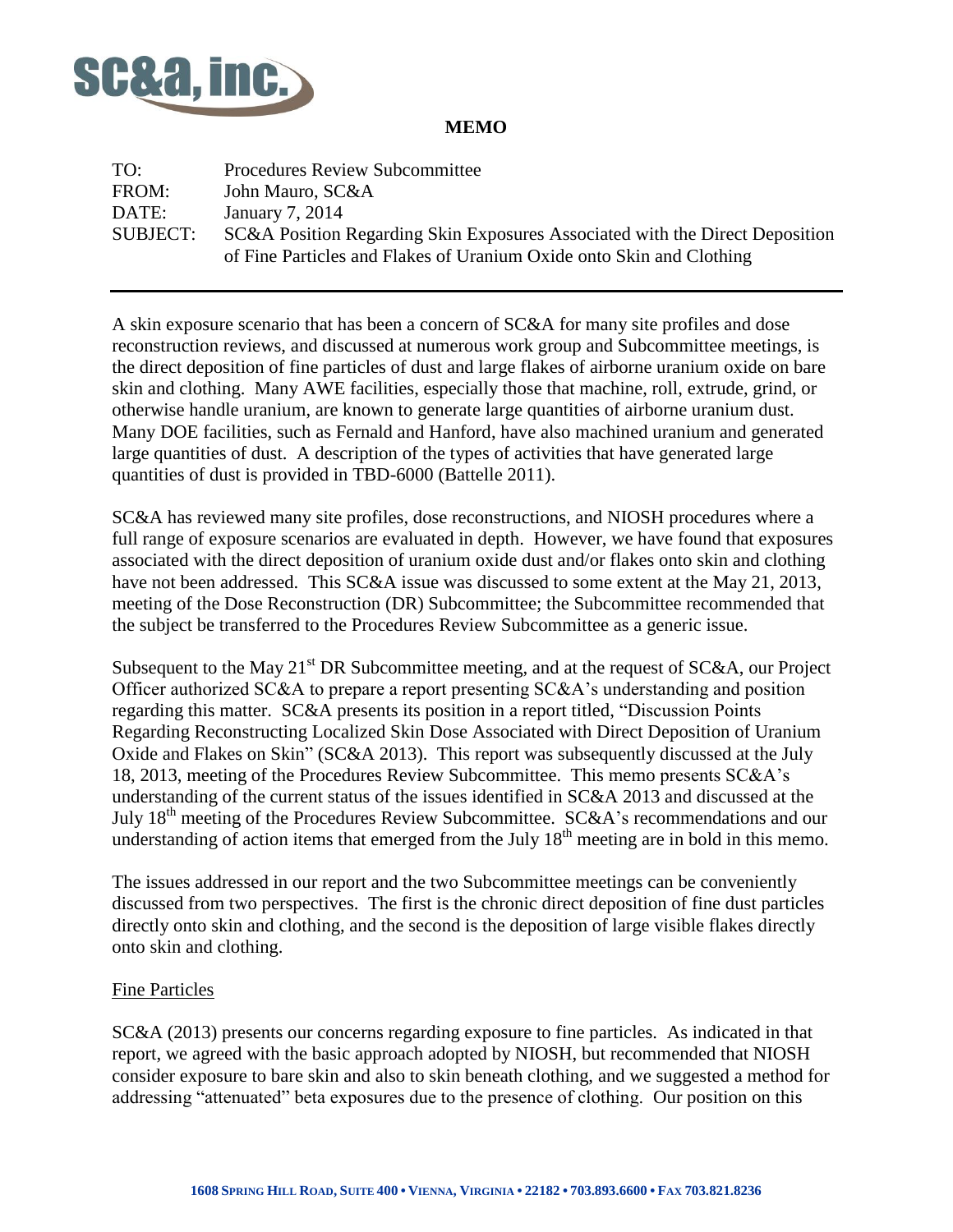## matter remains unchanged. **SC&A believes that NIOSH concurs with this position, but recommends that this issue remain in abeyance until NIOSH makes appropriate revisions to its procedures related to skin exposures.**

SC&A questions NIOSH's position regarding the limited exposure duration (i.e., 8 hours per working day in a potentially dusty environment) on the premise that (1) the worker showers immediately at the end of each workday along with a change out of **clean clothing**, and (2) contaminated work clothing is successfully washed/decontaminated prior to reuse. This issue was discussed at the July 18<sup>th</sup> meeting of the Procedures Review Subcommittee, and it was acknowledged that acceptable protocols for workers in such environments have been to (1) require protective clothing (i.e., anti-Cs), (2) monitor for contamination, and (3) when contamination is detected, subject the individual to a formal/supervised decontamination protocol. As cautioned during the July  $18<sup>th</sup>$  meeting, even under these protocols, a successful, complete decontamination is frequently not achievable. In addition, during the early years of AWE activities, such protocols may not have been in place, and if they were, they were not always followed. In all likelihood, during the early days of AWE operations, uranium dust was probably considered more of a nuisance than a potential source of radiation exposure. As such, after working with uranium, worker cleanup processes and activities may not have differed substantially from those performed after working with non-radiological materials, such as steel. In light of these discussions, SC&A believes that this issue would benefit from additional inquiry regarding earlier work practices, personnel contamination controls, and the ability to remove uranium contamination from skin and clothing.

This issue was explored to some degree during the July  $18<sup>th</sup>$  meeting, in that NIOSH representatives with actual experience at uranium facilities, such as Fernald, found that uranium was not difficult to remove from skin and clothing. In addition, NIOSH representatives pointed out that the types of radionuclides and the conditions of exposures where it was difficult to remove contamination, such as the exposures that were experienced by the Marshall Islanders, were quite different than the exposures experienced at uranium facilities. **SC&A recommends that NIOSH provide some documentation of this experience with respect to uranium decontamination of skin and clothing so that this issue can be closed.**

During our discussion at the July  $18<sup>th</sup>$  meeting, NIOSH pointed out that NIOSH has, in fact, accounted for skin exposures associated with contaminated clothing by referring to the methods used to reconstruct doses at the Bethlehem Steel facility. NIOSH pointed out that there was documentation that workers' clothing at Bethlehem Steel was often contaminated with difficultto-remove uranium contamination, and that the dose reconstructions have taken this exposure pathway into consideration. Based on this discussion, it appears that NIOSH is prepared to take this exposure scenario into consideration on a case-by-case basis. In light of this, **SC&A recommends that this issue remain open until NIOSH completes its investigations into this matter [as indicated on page 57 of the July 18th transcript (ABRWH 2013b)] and appropriately revises its procedures to address this issue.**

As part of our review of NIOSH's position, we independently checked the dose conversion factor (DCF) employed by NIOSH for deriving dose to skin from the direct deposition of uranium dust onto skin (i.e., *40 mrem per 10,000 dpm/cm<sup>2</sup> per hour)* and concur with this value.

Memo to the Procedures Review Subcommittee 2 SC&A – January 7, 2014

NOTICE: This report has been reviewed for Privacy Act information and has been cleared for distribution. However, this report is pre-decisional and has not been reviewed by the Advisory Board on Radiation and Worker Health for factual accuracy or applicability within the requirements of 42 CFR 82.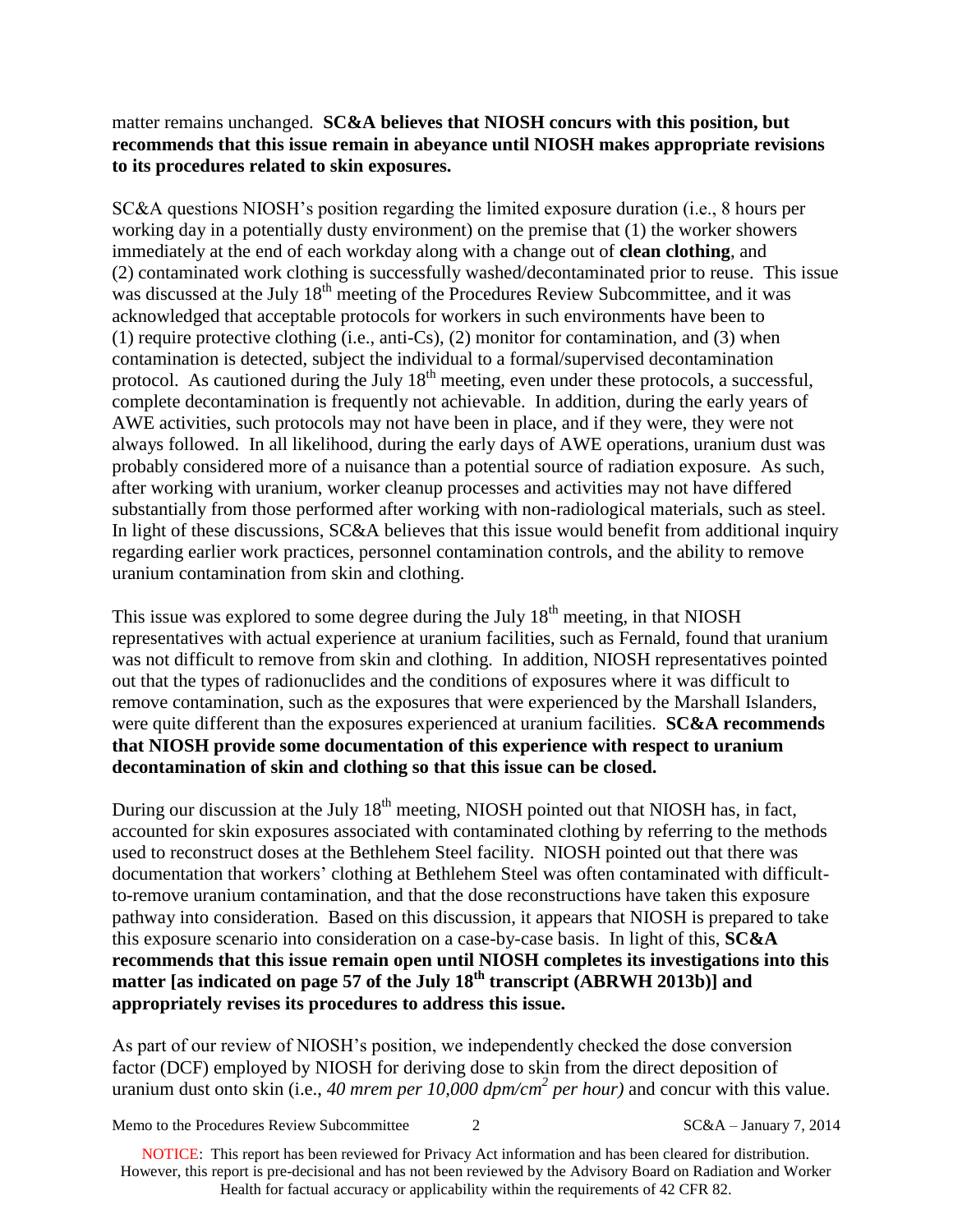Section 6 of SC&A 2013 also raises questions regarding partial exposures of the body from direct deposition and the statistical distribution of the dose over the entire body, as described in ORAUT-OTIB-0017 (ORAUT 2005). We agree with this approach as long as the input to IREP is an estimate of the exposure to the skin of the entire body, taking into consideration exposure to bare skin and also skin covered by clothing. Our original concern regarding partial body exposure was that we believed, since the risk coefficients imbedded in IREP are for uniform exposure of the skin of the entire body, and the baseline risk of skin cancer is for the entire body, that the input doses for skin exposure should also be an expression of the whole exposure of the skin of the entire body. We now understand that this is, in fact, the approach that NIOSH plans to use, including doses beneath clothing. Given this understanding, our concerns with respect to this matter have been resolved. However, **we recommend holding this issue in abeyance until NIOSH issues a revision to its procedures confirming our understanding of the protocols NIOSH plans to use, especially with respect to skin exposures beneath clothing.**

Before leaving this subject, it should be pointed out that there was an interesting discussion of partial skin exposures beginning on page 56 and extending to page 76 of the July 18, 2013, meeting transcript (ABRWH 2013b). It was generally agreed that this whole matter of partial skin exposure and the IREP baseline risk deserves a little more attention and may, in fact, be beyond our current knowledge regarding risks associated with partial body skin exposures. **SC&A recommends that this subject be addressed as an overarching issue, but should not hold up dose reconstructions, since OTIB-0017 (ORAUT 2005) currently provides for partial skin exposures.**

### Large Uranium Oxide Flakes

It has been SC&A's position that machining of uranium metal can produce flakes/particles (in the range of 1 to several mm in diameter) of uranium oxide that may deposit unnoticed onto skin and clothing. This position emerged as a result of our review of many site profiles, beginning with our review of the Bethlehem Steel site profile. Based on extensive previous work, we believe that NIOSH would agree that the dose rate to the skin beneath such flakes depends on the size of the flakes, but can be as high as 240 mrem/hr.

Discussion during the May 21, 2013, meeting (ABRWH 2013a) revealed differences of opinion among the Board members regarding the plausibility of such exposures. Some Board members felt that large/mm-size flakes/particles were not necessarily produced because of the oil used to prevent the oxidation and flaking of uranium during machining/grinding, and that workers wore protective clothing and were monitored when leaving work areas. Other Board members believed that, at least in the early years of AWE operations, experience with uranium machining was limited and such scenarios were plausible.

The plausibility issue was also discussed at the July  $18<sup>th</sup>$  meeting and reference was made to the residence time of particles on skin as cited in RESRAD documentation. **SC&A believes that this issue would benefit from additional inquiry into the literature, and recommends that NIOSH provide some written documentation on this matter before the issue is closed.**

Memo to the Procedures Review Subcommittee 3 SC&A – January 7, 2014

NOTICE: This report has been reviewed for Privacy Act information and has been cleared for distribution. However, this report is pre-decisional and has not been reviewed by the Advisory Board on Radiation and Worker Health for factual accuracy or applicability within the requirements of 42 CFR 82.